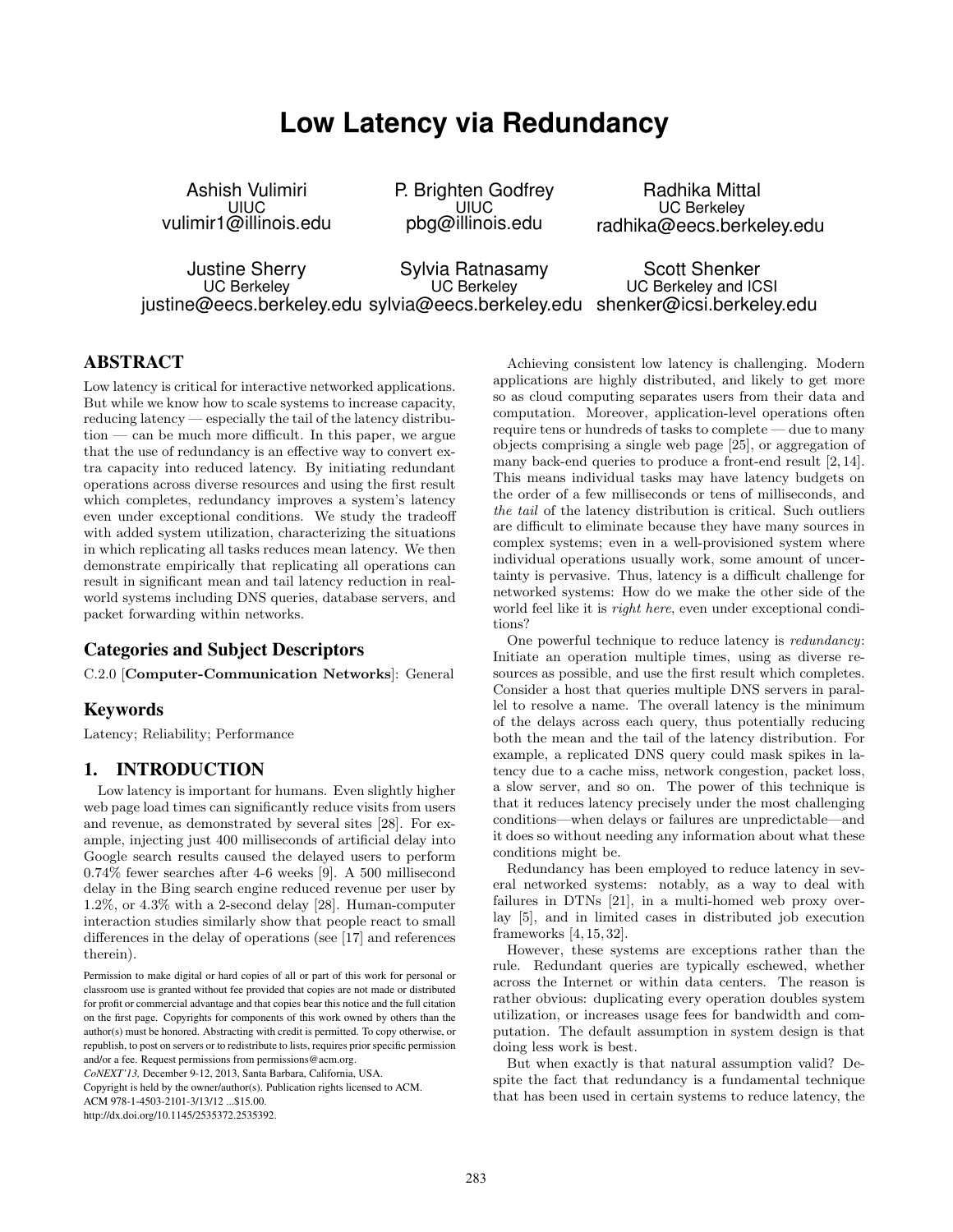conditions under which it is effective are not well understood — and we believe as a result, it is not widely used.

In this paper, we argue that redundancy is an effective general technique to achieve low latency in networked systems. Our results show that redundancy could be used much more commonly than it is, and in many systems represents a missed opportunity.

Making that argument requires an understanding of when replication improves latency and when it does not. Consider a system with a fixed set of servers, in which queries are relatively inexpensive for clients to send. If a single client duplicates its queries, its latency is likely to decrease, but it also affects other users in the system to some degree. If all clients duplicate every query, then every client has the benefit of receiving the faster of two responses (thus decreasing mean latency) but system utilization has doubled (thus increasing mean latency). It is not immediately obvious under what conditions the former or latter effect dominates.

Our first key contribution is to characterize when such global redundancy improves latency. We introduce a queueing model of query replication, giving an analysis of the expected response time as a function of system utilization and server-side service time distribution. Our analysis and extensive simulations demonstrate that assuming the clientside cost of replication is low, there is a server-side threshold load below which replication always improves mean latency. We give a crisp conjecture, with substantial evidence, that this threshold always lies between 25% and 50% utilization regardless of the service time distribution, and that it can approach 50% arbitrarily closely as variance in service time increases. Our results indicate that redundancy should have a net positive impact in a large class of systems, despite the extra load that it adds.

While our analysis only addresses mean latency, we believe (and our experimental results below will demonstrate) that redundancy improves both the mean and the tail.

Our second key contribution is to demonstrate multiple practical application scenarios in which replication empirically provides substantial benefit, yet is not generally used today. These scenarios, along with scenarios in which replication is not effective, corroborate the results of our analysis. More specifically:

- DNS queries across the wide area. Querying multiple DNS servers reduces the fraction of responses later than 500 ms by 6.5×, while the fraction later than 1.5 sec is reduced by 50×, compared with a nonreplicated query to the best individual DNS server. Although this incurs added load on DNS servers, replication saves more than 100 msec per KB of added traffic, so that it is more than an order of magnitude better than an estimated cost-effectiveness threshold [29, 30]. Similarly, a simple analysis indicates that replicating TCP connection establishment packets can save roughly 170 msec (in the mean) and 880 msec (in the tail) per KB of added traffic.
- Database queries within a data center. We implement query replication in a database system similar to a web service, where a set of clients continually read objects from a set of back-end servers. Our results indicate that when most queries are served from disk

and file sizes are small, replication provides substantial latency reduction of up to  $2\times$  in the mean and up to  $8\times$  in the tail. As predicted by our analysis, mean latency is reduced up to a server-side threshold load of 30-40%. We also show that when retrieved files become large or the database resides in memory, replication does not offer a benefit. This occurs across both a web service database and the memcached inmemory database, and is consistent with our analysis: in both cases (large or in-memory files), the client-side cost of replication becomes significant relative to the mean query latency.

• In-network packet replication. We design a simple strategy for switches, to replicate the initial packets of a flow but treat them as lower priority. This offers an alternate mechanism to limit the negative effect of increased utilization, and simulations indicate it can yield up to a 38% median end-to-end latency reduction for short flows.

In summary, as system designers we typically build scalable systems by avoiding unnecessary work. The significance of our results is to characterize a large class of cases in which duplicated work is a useful and elegant way to achieve robustness to variable conditions and thus reduce latency.

# 2. SYSTEM VIEW

In this section we characterize the tradeoff between the benefit (fastest of multiple options) and the cost (doing more work) due to redundancy from the perspective of a system designer optimizing a fixed set of resources. We analyze this tradeoff in an abstract queueing model (§2.1) and evaluate it empirically in two applications: a disk-backed database  $(\S2.2)$  and an in-memory cache  $(\S2.3)$ . We then discuss a setting in which the cost of overhead can be eliminated: a data center network capable of deprioritizing redundant traffic  $(\S2.4)$ .

§3 considers the scenario where the available resources are provisioned according to payment, rather than static.

# 2.1 System view: Queueing analysis

Two factors are at play in a system with redundancy. Replication reduces latency by taking the faster of two (or more) options to complete, but it also worsens latency by increasing the overall utilization. In this section, we study the interaction between these two factors in an abstract queueing model.

We assume a set of  $N$  independent, identical servers, each with the same service time distribution S. Requests arrive in the system according to a Poisson process, and k copies are made of each arriving request and enqueued at  $k$  of the  $N$ servers, chosen uniformly at random. To start with, we will assume that redundancy is "free" for the clients — that it adds no appreciable penalty apart from an increase in server utilization. We consider the effect of client-side overhead later in this section.

Figures  $1(a)$  and  $1(b)$  show results from a simulation of this queueing model, measuring the mean response time (queueing delay  $+$  service time) as a function of load with two different service time distributions. Replication improves the mean, but provides the greatest benefit in the tail, for example reducing the 99.9th percentile by  $5\times$  under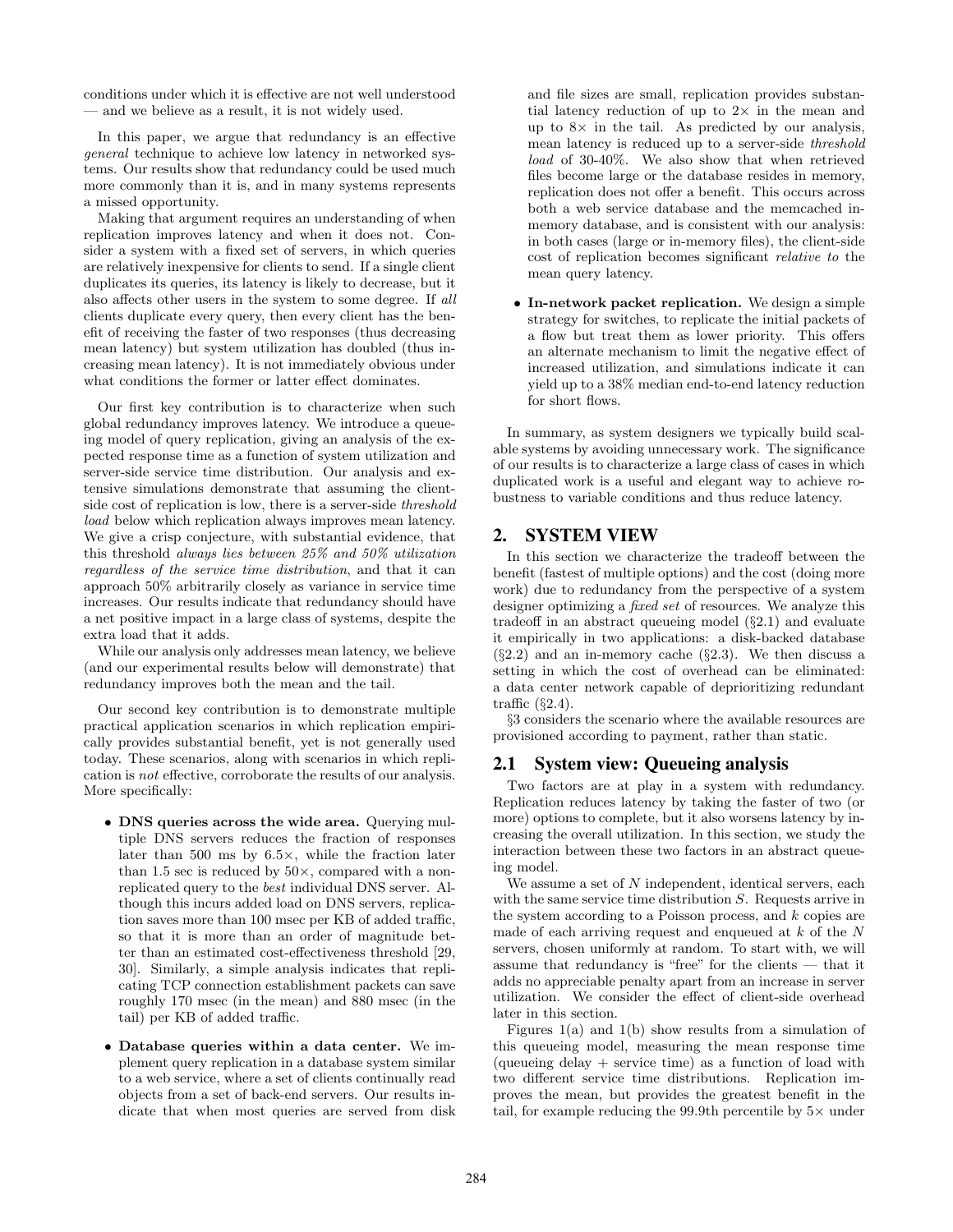

Figure 1: A first example of the effect of replication, showing response times when service time distribution is deterministic and Pareto  $(\alpha = 2.1)$ 

Pareto service times. Note the thresholding effect: in both systems, there is a threshold load below which redundancy always helps improve mean latency, but beyond which the extra load it adds overwhelms any latency reduction that it achieves. The threshold is higher  $-$  i.e., redundancy helps over a larger range of loads — when the service time distribution is more variable.

The threshold load, defined formally as the largest utilization below which replicating every request to 2 servers always helps mean response time, will be our metric of interest in this section. We investigate the effect of the service time distribution on the threshold load both analytically and in simulations of the queueing model. Our results, in brief:

- 1. If redundancy adds no client-side cost (meaning serverside effects are all that matter), there is strong evidence to suggest that no matter what the service time distribution, the threshold load has to be more than 25%.
- 2. In general, the higher the variability in the service-time distribution, the larger the performance improvement achieved.
- 3. Client-side overhead can diminish the performance improvement due to redundancy. In particular, the threshold load can go below 25% if redundancy adds a clientside processing overhead that is significant compared to the server-side service time.

#### *If redundancy adds no client-side cost*

Our analytical results rely on a simplifying approximation: we assume that the states of the queues at the servers evolve completely independently of each other, so that the average response time for a replicated query can be computed by taking the average of the minimum of two independent samples of the response time distribution at each server. This is not quite accurate because of the correlation introduced by replicated arrivals, but we believe this is a reasonable approximation when the number of servers  $N$  is sufficiently large. In a range of service time distributions, we found that the mean response time computed using this approximation was within 3% of the value observed in simulations with  $N = 10$ , and within 0.1% of the value observed in simulations with  $N = 20$ .

We start with a simple, analytically-tractable special case: when the service times at each server are exponentially distributed. A closed form expression for the response time CDF exists in this case, and it can be used to establish the following result.

THEOREM 1. Within the independence approximation, if the service times at every server are i.i.d. exponentially distributed, the threshold load is 33%.

PROOF. Assume, without loss of generality, that the mean service time at each server is 1 second. Suppose requests arrive at a rate of  $\rho$  queries per second per server.

Without replication, each server evolves as an M/M/1 queue with departure rate 1 and arrival rate  $\rho$ . The response time of each server is therefore exponentially distributed with rate  $1 - \rho$  [6], and the mean response time is  $\frac{1}{1-\rho}$ .

With replication, each server is an M/M/1 queue with departure rate 1 and arrival rate  $2\rho$ . The response time of each server is exponentially distributed with rate  $1 - 2\rho$ , but each query now takes the minimum of two independent samples from this distribution, so that the mean response time of each query is  $\frac{1}{2(1-2\rho)}$ .

Now replication results in a smaller response time if and only if  $\frac{1}{2(1-2\rho)} < \frac{1}{1-\rho}$ , i.e., when  $\rho < \frac{1}{3}$ .

While we focus on the  $k = 2$  case in this section, the analysis in this theorem can be easily extended to arbitrary levels of replication k.

Note that in this special case, since the response times are exponentially distributed, the fact that replication improves mean response time automatically implies a stronger distributional dominance result: replication also improves the pth percentile response time for every  $p$ . However, in general, an improvement in the mean does not automatically imply stochastic dominance.

In the general service time case, two natural (service-time independent) bounds on the threshold load exist.

First, the threshold load cannot exceed 50% load in any system. This is easy to see: if the base load is above 50%, replication would push total load above 100%. It turns out that this trivial upper bound is tight  $-$  there are families of heavy-tailed high-variance service times for which the threshold load goes arbitrarily close to  $50\%$ . See Figures  $2(a)$ and  $2(b)$ .

Second, we intuitively expect replication to help more as the service time distribution becomes more variable. Figure 2 validates this trend in three different families of distributions. Therefore, it is reasonable to expect that the worstcase for replication is when the service time is completely deterministic. However, even in this case the threshold load is strictly positive because there is still variability in the system due to the stochastic nature of the arrival process. With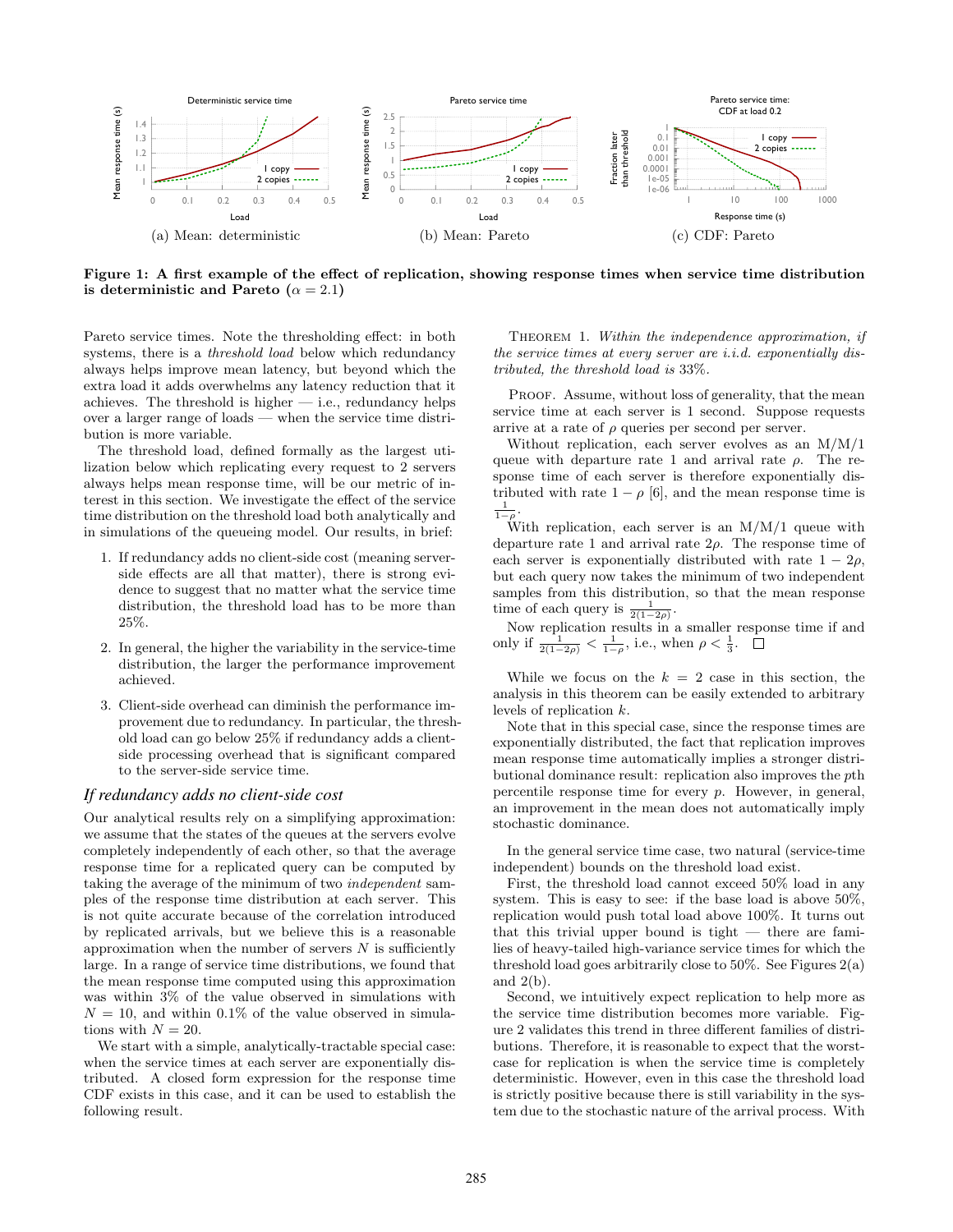

Figure 2: Effect of increasing variance on the threshold load in three families of unit-mean distributions: Pareto, Weibull, and a simple two-point discrete distribution (service time  $= 0.5$  with probability p,  $1-0.5p$  $1-p$ with probability  $1 - p$ ). In all three cases the variance is 0 at  $x = 0$  and increases along the x-axis, going to infinity at the right edge of the plot.

the Poisson arrivals that we assume, the threshold load with deterministic service time turns out to be slightly less than  $26\%$  — more precisely,  $\approx 25.82\%$  — based on simulations of the queueing model, as shown in the leftmost point in Figure 2(c).

We conjecture that this is, in fact, a lower bound on the threshold load in an arbitrary system.

CONJECTURE 1. Deterministic service time is the worst case for replication: there is no service time distribution in which the threshold load is below the  $(\approx 26\%)$  threshold when the service time is deterministic.

The primary difficulty in resolving the conjecture is that general response time distributions are hard to handle analytically, especially since in order to quantify the effect of taking the minimum of two samples we need to understand the shape of the entire distribution, not just its first few moments. However, we have two forms of evidence that seem to support this conjecture: analyses based on approximations to the response time distribution, and simulations of the queueing model.

The primary approximation that we use is a recent result by Myers and Vernon [23] that only depends on the first two moments of the service time distribution. The approximation seems to perform fairly well in numerical evaluations with light-tailed service time distributions, such as the Erlang and hyperexponential distributions (see Figure 2 in [23]), although no bounds on the approximation error are available. However, the authors note that the approximation is likely to be inappropriate when the service times are heavy tailed.

As a supplement, therefore, in the heavy-tailed case, we use an approximation by Olvera-Cravioto et al. [24] that is applicable when the service times are regularly varying<sup>1</sup>. Heavy-tail approximations are fairly well established in queueing theory (see [26, 33]); the result due to Olvera-Cravioto et al. is, to the best of our knowledge, the most recent (and most accurate) refinement.

The following theorems summarize our results for these approximations. We omit the proofs due to space constraints.

THEOREM 2. Within the independence approximation and the approximation of the response time distribution due to



Figure 3: Randomly chosen service time distributions

Myers and Vernon [23], the threshold load is minimized when the service time distribution is deterministic.

The heavy-tail approximation by Olvera-Cravioto et al. [24] applies to arbitrary regularly varying service time distributions, but for our analysis we add an additional assumption requiring that the service time be sufficiently heavy. Formally, we require that the service time distribution have a higher coefficient of variation than the exponential distribution, which amounts to requiring that the tail index  $\alpha$  be tion, which amounts to requiring that the tail index  $\alpha$  be  $\langle 1 + \sqrt{2} \rangle$ . (The tail index is a measure of how heavy a distribution is: lower indices mean heavier tails.)

THEOREM 3. Within the independence approximation and the approximation due to Olvera-Cravioto et al. [24], if the service time distribution is regularly varying with tail index service time aistribution is regularly varying u<br> $\alpha < 1 + \sqrt{2}$ , then the threshold load is  $> 30\%$ .

Simulation results also seem to support the conjecture. We generated a range of service time distributions by, for various values of S, sampling from the space of all unit-mean discrete probability distributions with support  $\{1, 2, ..., S\}$ in two different ways — uniformly at random, and using a symmetric Dirichlet distribution with concentration parameter 0.1 (the Dirichlet distribution has a higher variance and generates a larger spread of distributions than uniform sampling). Figure 3 reports results when we generate a 1000 different random distributions for each value of S and look at the minimum and maximum observed threshold load over this set of samples.

 $^{\rm 1}{\rm The}$  class of regularly varying distributions is an important subset of the class of heavy-tailed distributions that includes as its members the Pareto and the log-Gamma distributions.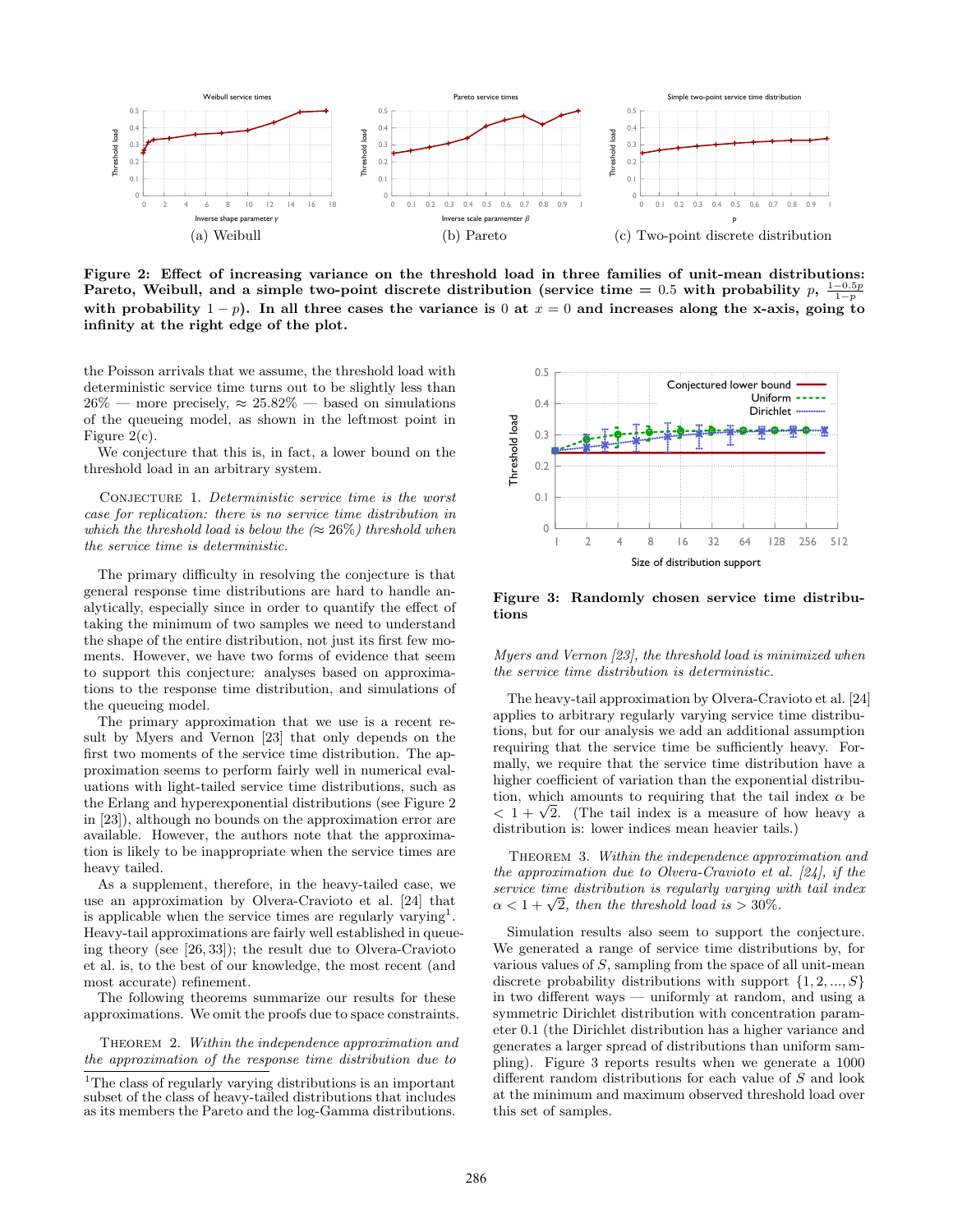

Figure 4: Effect of redundancy-induced client-side latency overhead, with different server service time distributions.

#### *Effect of client-side overhead*

As we noted earlier, our analysis so far assumes that the client-side overhead (e.g. added CPU utilization, kernel processing, network overhead) involved in processing the replicated requests is negligible. This may not be the case when, for instance, the operations in question involve large file transfers or very quick memory accesses. In both cases, the client-side latency overhead involved in processing an additional replicated copy of a request would be comparable in magnitude to the server latency for processing the request. This overhead can partially or completely counteract the latency improvement due to redundancy. Figure 4 quantifies this effect by considering what happens when replication adds a fixed latency penalty to every request. These results indicate that the more variable distributions are more forgiving of overhead, but client side overhead must be at least somewhat smaller than mean request latency in order for replication to improve mean latency. This is not surprising, of course: if replication overhead equals mean latency, replication cannot improve mean latency for any service time distribution — though it may still improve the tail.

## 2.2 Application: disk-backed database

Many data center applications involve the use of a large disk-based data store that is accessed via a smaller mainmemory cache: examples include the Google AppEngine data store [16], Apache Cassandra [10], and Facebook's Haystack image store [7]. In this section we study a representative implementation of such a storage service: a set of Apache web servers hosting a large collection of files, split across the servers via consistent hashing, with the Linux kernel managing a disk cache on each server.

We deploy a set of Apache servers and, using a light-weight memory-soaking process, adjust the memory usage on each server node so that around half the main memory is available for the Linux disk cache (the other half being used by other applications and the kernel). We then populate the servers with a collection of files whose total size is chosen to achieve a preset target cache-to-disk ratio. The files are partitioned across servers via consistent hashing, and two copies are stored of every file: if the primary is stored on server n, the (replicated) secondary goes to server  $n+1$ . We measure the response time when a set of client nodes generate requests according to identical Poisson processes. Each request downloads a file chosen uniformly at random from the entire collection. We only test read performance on a static data set; we do not consider writes or updates.

Figure 5 shows results for one particular web-server configuration, with

- Mean file size  $= 4$  KB
- File size distribution  $=$  deterministic, 4 KB per file
- Cache:disk ratio  $= 0.1$
- Server/client hardware  $= 4$  servers and 10 clients, all identical single-core Emulab nodes with 3 GHz CPU, 2 GB RAM, gigabit network interfaces, and 10k RPM disks.

Disk is the bottleneck in the majority of our experiments – CPU and network usage are always well below peak capacity.

The threshold load (the maximum load below which replication always helps) is  $30\%$  in this setup — within the 25-50% range predicted by the queueing analysis. Redundancy reduces mean latency by 33% at 10% load and by 25% at 20% load. Most of the improvement comes from the tail. At 20% load, for instance, replication cuts 99th percentile latency in half, from 150 ms to 75 ms, and reduces 99.9th percentile latency 2.2×.

The experiments in subsequent figures (Figures 6-11) vary one of the above configuration parameters at a time, keeping the others fixed. We note three observations.

First, as long as we ensure that file sizes continue to remain relatively small, changing the mean file size (Figure 6) or the shape of the file size distribution (Figure 7) does not siginificantly alter the level of improvement that we observe. This is because the primary bottleneck is the latency involved in locating the file on disk — when file sizes are small, the time needed to actually load the file from disk (which is what the specifics of the file size distribution affect) is negligible.

Second, as predicted in our queueing model  $(\S 2.1)$ , increasing the variability in the system causes redundancy to perform better. We tried increasing variability in two different ways — increasing the proportion of access hitting disk by reducing the cache-to-disk ratio (Figure 8), and running on a public cloud (EC2) instead of dedicated hardware (Figure 9). The increase in improvement is relatively minor, although still noticeable, when we reduce the cache-to-disk ratio. The benefit is most visible in the tail: the 99.9th percentile latency improvement at 10% load goes up from 2.3× in the base configuration to  $2.8\times$  when we use the smaller cache-to-disk ratio, and from  $2.2 \times$  to  $2.5 \times$  at  $20\%$  load.

The improvement is rather more dramatic when going from Emulab to EC2. Redundancy cuts the mean response time at 10-20% load on EC2 in half, from 12 ms to 6 ms (compare to the  $1.3 - 1.5 \times$  reduction on Emulab). The tail improvement is even larger: on EC2, the 99.9th percentile latency at  $10{\text -}20\%$  load drops  $8\times$  when we use redundancy, from around 160 ms to 20 ms. It is noteworthy that the worst  $0.1\%$  of *outliers* with replication are quite close to the 12 ms mean without replication!

Third, as also predicted in §2.1, redundancy ceases to help when the client-side overhead due to replication is a significant fraction of the mean service time, as is the case when the file sizes are very large (Figure 10) or when the cache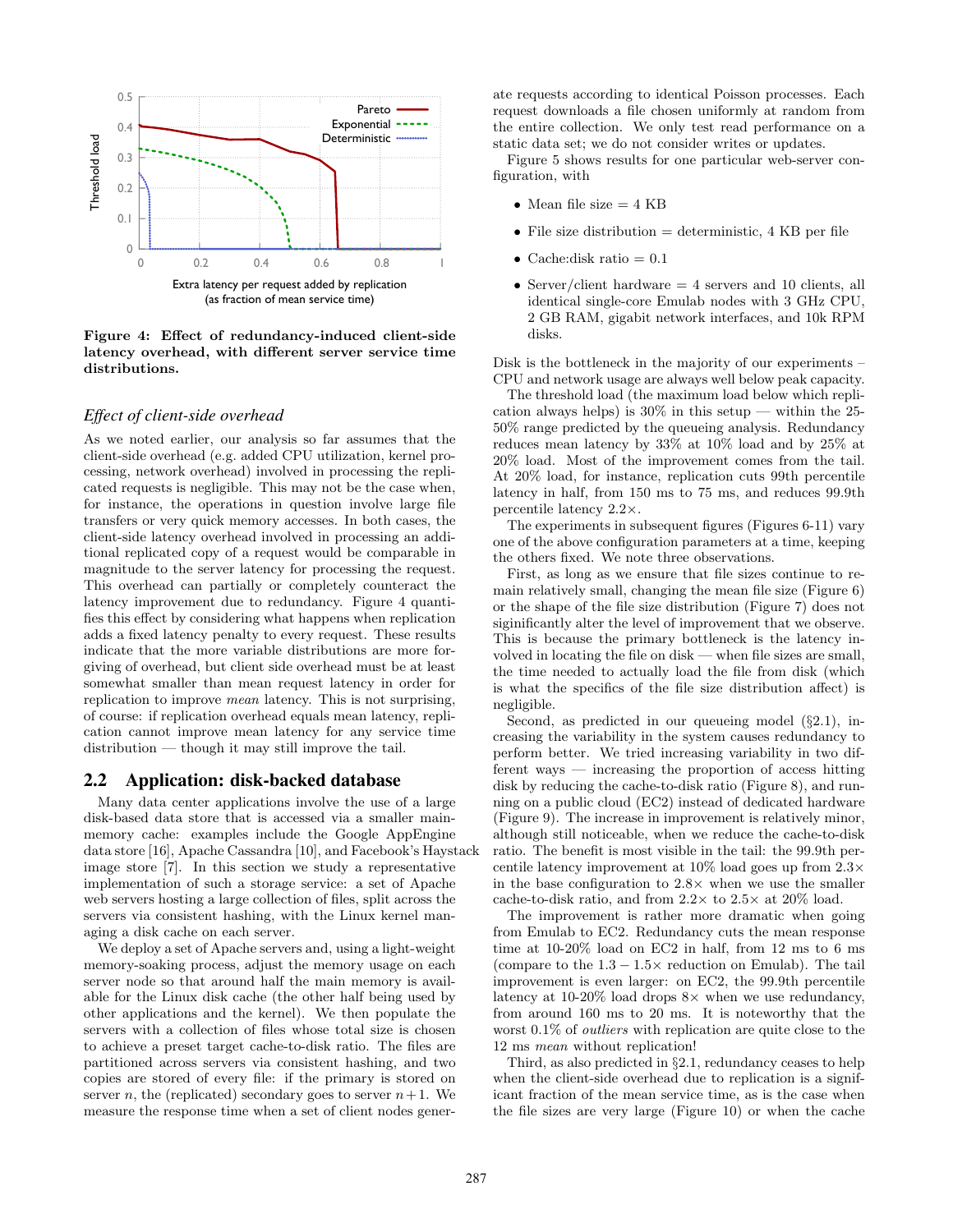

Figure 5: Base configuration



Figure 6: Mean file size 0.04 KB instead of 4 KB



Figure 7: Pareto file size distribution instead of deterministic



Figure 8: Cache:disk ratio 0.01 instead of 0.1. Higher variability because of the larger proportion of accesses hitting disk. Compared to Figure 5, 99.9th percentile improvement goes from 2.3× to 2.8× at 10% load, and from  $2.2\times$  to  $2.5\times$  at 20% load.



Figure 9: EC2 nodes instead of Emulab. x-axis shows unnormalised arrival rate because maximum throughput seems to fluctuate. Note the much larger tail improvement compared to Figure 5.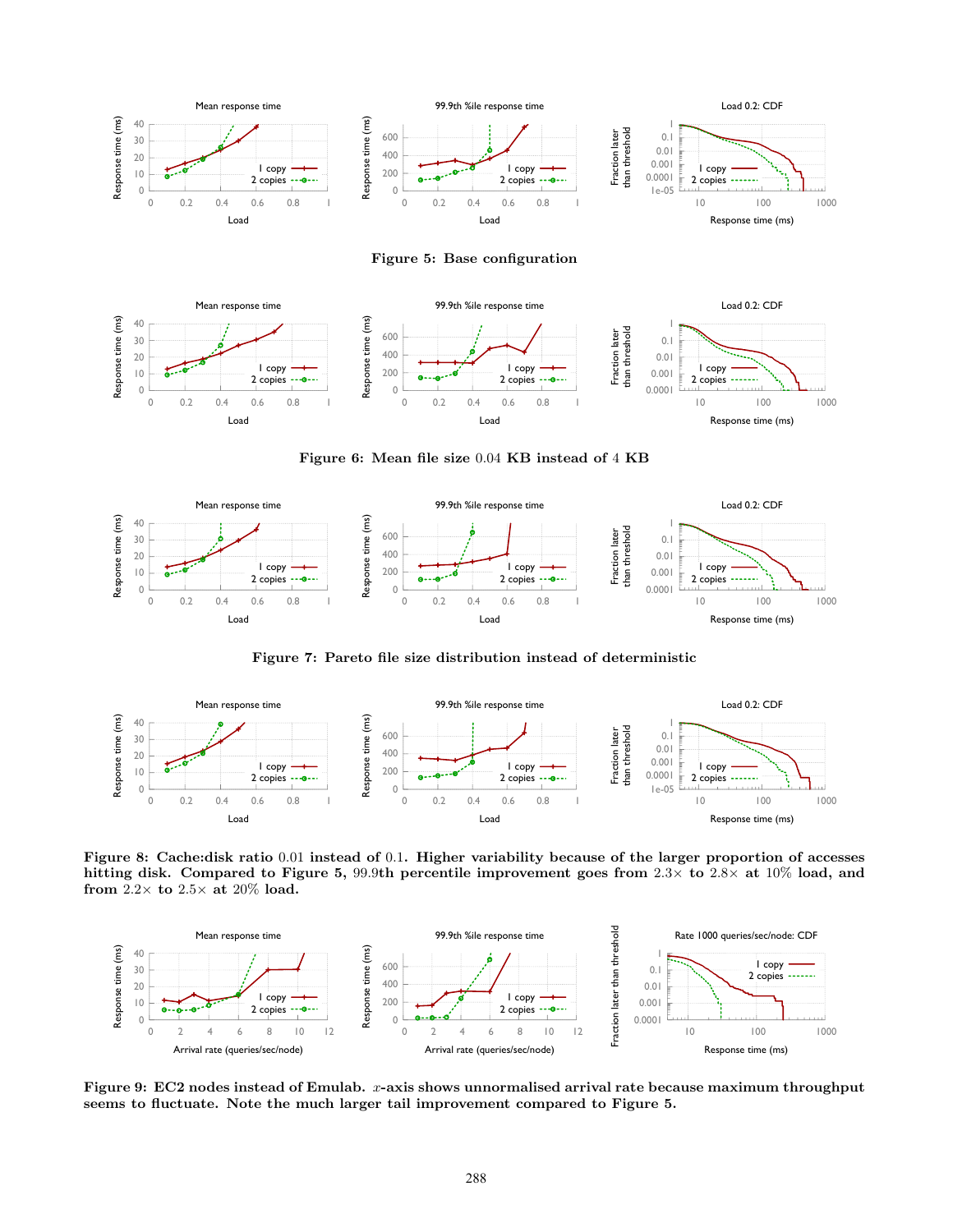

Figure 10: Mean file size 400 KB instead of 4 KB



Figure 11: Cache:disk ratio 2 instead of 0.1. Cache is large enough to store contents of entire disk



Figure 12: memcached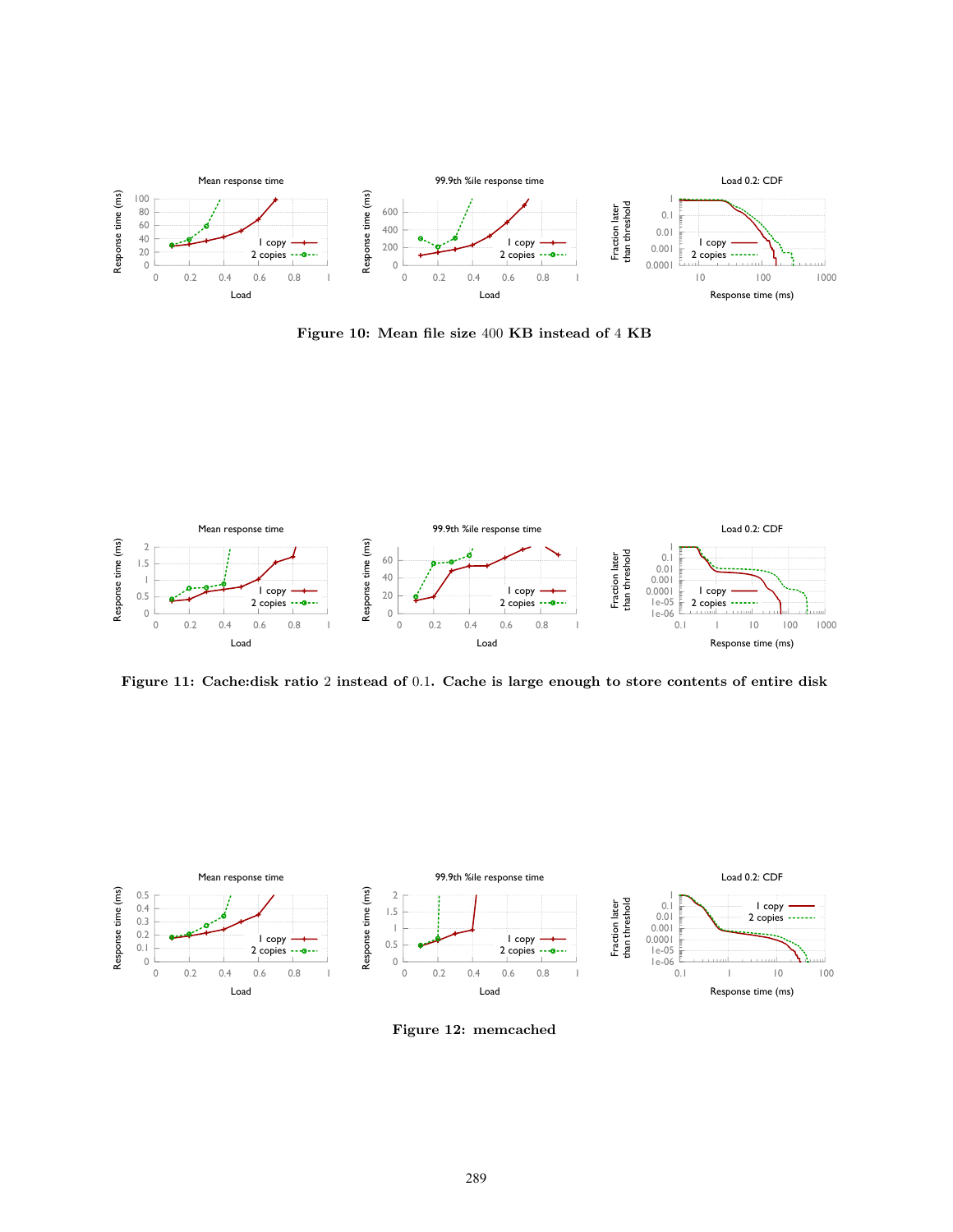

Figure 13: memcached: stub and normal version response times at 0.1% load

is large enough that all the files fit in memory (Figure 11). We study this second scenario more directly, using an inmemory distributed database, in the next section.

#### 2.3 Application: memcached

We run a similar experiment to the one in the previous section, except that we replace the filesystem store  $+$  Linux kernel cache  $+$  Apache web server interface setup with the memcached in-memory database. Figure 12 shows the observed response times in an Emulab deployment. The results show that replication seems to worsen overall performance at all the load levels we tested (10-90%).

To understand why, we test two versions of our code at a low (0.1%) load level: the "normal" version, as well as a version with the calls to memcached replaced with stubs, no-ops that return immediately. The performance of this stub version is an estimate of how much client-side latency is involved in processing a query.

Figure 13 shows that the client-side latency is non-trivial. Replication increases the mean response time in the stub version by 0.016 ms, which is 9% of the 0.18 ms mean service time. This is an underestimate of the true client-side overhead since the stub version, which doesn't actually process queries, does not measure the network and kernel overhead involved in sending and receiving packets over the network.

The client-side latency overhead due to redundancy is thus at least 9% of the mean service time. Further, the service time distribution is not very variable: although there are outliers, more than 99.9% of the mass of the entire distribution is within a factor of 4 of the mean. Figure 4 in §2.1 shows that when the service time distribution is completely deterministic, a client-side overhead greater than 3% of the mean service time is large enough to completely negate the response time reduction due to redundancy.

In our system, redundancy does not seem to have that absolute a negative effect – in the "normal" version of the code, redundancy still has a slightly positive effect overall at 0.1% load (Figure 13). This suggests that the threshold load is positive though small (it has to be smaller than 10%: Figure 12 shows that replication always worsens performance beyond 10% load).

#### 2.4 Application: replication in the network

Replication has always added a non-zero amount of overhead in the systems we have considered so far (even if that overhead was mitigated by the response time reduction it achieved). We now consider a setting in which this overhead can be essentially eliminated: a network in which the switches are capable of strict prioritization.

Specifically, we consider a data center network. Many data center network architectures [2, 18] provide multiple equal-length paths between each source-destination pair, and assign flows to paths based on a hash of the flow header [20]. However, simple static flow assignment interacts poorly with the highly skewed flow-size mix typical of data centers: the majority of the traffic volume in a data center comes from a small number of large elephant flows [2, 3], and hash-based flow assignment can lead to hotspots because of the possibility of assigning multiple elephant flows to the same link, which can result in significant congestion on that link. Recent work has proposed mitigating this problem by dynamically reassigning flows in response to hotspots, in either a centralized [1] or distributed [31] fashion.

We consider a simple alternative here: redundancy. Every switch replicates the first few packets of each flow along an alternate route, reducing the probability of collision with an elephant flow. Replicated packets are assigned a lower (strict) priority than the original packets, meaning they can never delay the original, unreplicated traffic in the network. Note that we could, in principle, replicate *every* packet  $\overline{\phantom{a}}$ the performance when we do this can never be worse than without replication — but we do not since unnecessary replication can reduce the gains we achieve by increasing the amount of queueing within the replicated traffic. We replicate only the first few packets instead, with the aim of reducing the latency for short flows (the completion times of large flows depend on their aggregate throughput rather than individual per-packet latencies, so replication would be of little use).

We evaluate this scheme using an ns-3 simulation of a common 54-server three-layered fat-tree topology, with a full bisection-bandwidth fabric consisting of 45 6-port switches organized in 6 pods. We use a queue buffer size of 225 KB and vary the link capacity and delay. Flow arrivals are Poisson, and flow sizes are distributed according to a standard data center workload [8], with flow sizes varying from 1 KB to 3 MB and with more than 80% of the flows being less than 10 KB.

Figure 14 shows the completion times of flows smaller than 10 KB when we replicate the first 8 packets in every flow.

Figure  $14(a)$  shows the reduction in the median flow completion time as a function of load for three different delaybandwidth combinations (achieved by varying the latency and capacity of each link in the network). Note that in all three cases, the improvement is small at low loads, rises until load  $\approx 40\%$ , and then starts to fall. This is because at very low loads, the congestion on the default path is small enough that replication does not add a significant benefit, while at very high loads, every path in the network is likely to be congested, meaning that replication again yields limited gain. We therefore obtain the largest improvement at intermediate loads.

Note also that the performance improvement we achieve falls as the delay-bandwidth product increases. This is because our gains come from the reduction in queuing delay when the replicated packets follow an alternate, less congested, route. At higher delay-bandwidth products, queueing delay makes up a smaller proportion of the total flow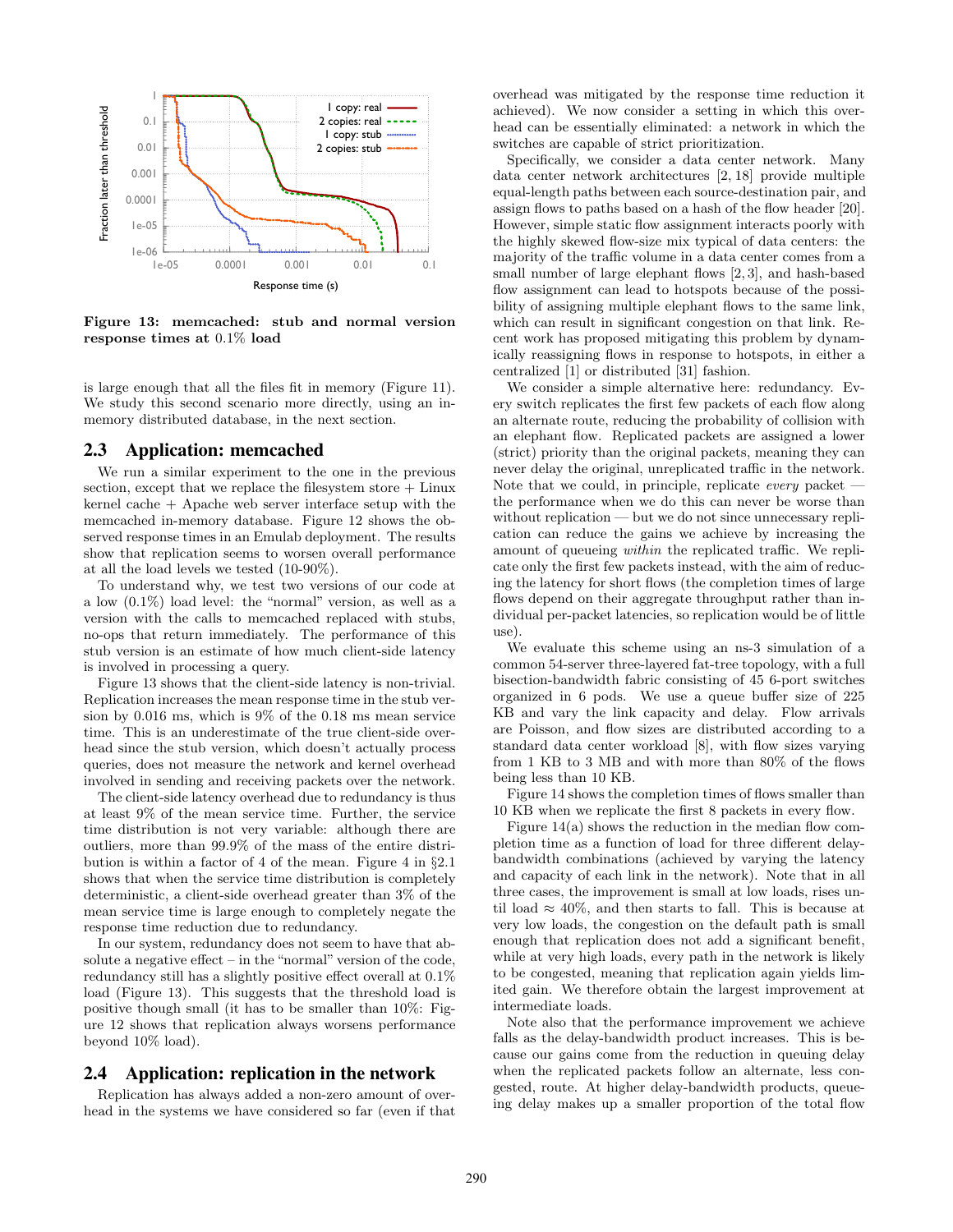

Figure 14: Median and tail completion times for flows smaller than 10 KB

completion time, meaning that the total latency savings achieved is correspondingly smaller. At 40% network load, we obtain a 38% improvement in median flow completion time  $(0.29 \text{ ms vs. } 0.18 \text{ ms})$  when we use 5 Gbps links with 2 us per-hop delay. The improvement falls to 33% (0.15 ms vs. 0.10 ms) with 10 Gbps links with 2 us per-hop delay, and further to 19% (0.21 ms vs. 0.17 ms) with 10 Gbps links with 6 us per-hop delay.

Next, Figure 14(b) shows the 99th percentile flow completion times for one particular delay-bandwidth combination. In general, we see a 10-20% reduction in the flow completion times, but at 70-80% load, the improvement spikes to 80-90%. The reason turns out to be timeout avoidance: at these load levels, the 99th percentile unreplicated flow faces a timeout, and thus has a completion time greater than the TCP minRTO, 10 ms. With redundancy, the number of flows that face timeouts reduces significantly, causing the 99th percentile flow completion time to be much smaller than 10 ms.

At loads higher than 80%, however, the number of flows facing timeouts is high even with redundancy, resulting in a narrowing of the performance gap.

Finally, Figure 14(c) shows a CDF of the flow completion times at one particular load level. Note that the improvement in the mean and median is much larger than that in the tail. We believe this is because the high latencies in the tail occur at those instants of high congestion when most of the links along the flow's default path are congested. Therefore, the replicated packets, which likely traverse some of the same links, do not fare significantly better.

Replication has a negligible impact on the elephant flows: it improved the mean completion time for flows larger than 1 MB by a statistically-insignificant 0.12%.

## 3. INDIVIDUAL VIEW

The model and experiments of the previous section indicated that in a range of scenarios, latency is best optimized in a fixed set of system resources through replication. However, settings such as the wide-area Internet are better modeled as having elastic resources: individual participants can selfishly choose whether to replicate an operation, but this incurs an additional cost (such as bandwidth usage or battery consumption). In this section, we present two examples of wide-area Internet applications in which replication achieves a substantial improvement in latency. We argue that the latency reduction in both these applications outweighs the cost of the added overhead by comparing against a benchmark that we develop in a companion article [29]. The benchmark establishes a cost-effectiveness threshold by comparing the cost of the extra overhead induced at the servers and the clients against the economic value of the latency improvement that would be achieved. In our evaluation we find that the latency improvement achieved by redundancy is orders of magnitude larger than the required threshold in both the applications we consider here.

## 3.1 Application: Connection establishment

We start with a simple example, demonstrating why replication should be cost-effective even when the available choices are limited: we use a back-of-the-envelope calculation to consider what happens when multiple copies of TCP-handshake packets are sent on the same path. It is obvious that this should help if all packet losses on the path are independent. In this case, sending two back-to-back copies of a packet would reduce the probability of it being lost from  $p$  to  $p^2$ . In practice, of course, back-to-back packet transmissions are likely to observe a correlated loss pattern. But Chan et al. [11] measured a significant reduction in loss probability despite this correlation. Sending back-to-back packet pairs between PlanetLab hosts, they found that the average probability of individual packet loss was  $\approx 0.0048$ , and the probability of both packets in a back-to-back pair being dropped was only  $\approx 0.0007$  – much larger than the  $\sim 10^{-6}$ that would be expected if the losses were independent, but still  $7\times$  lower than the individual packet loss rate.<sup>2</sup>

As a concrete example, we quantify the improvement that this loss rate reduction would effect on the time required to complete a TCP handshake. The three packets in the handshake are ideal candidates for replication: they make up an insignificant fraction of the total traffic in the network, and there is a high penalty associated with their being lost (Linux and Windows use a 3 second initial timeout for SYN packets; OS X uses 1 second [12]). We use the loss probability statistics discussed above to estimate the expected latency savings on each handshake.

We consider an idealized network model. Whenever a packet is sent on the network, we assume it is delivered successfully after  $(RTT/2)$  seconds with probability  $1 - p$ , and lost with probability p. Packet deliveries are assumed to be independent of each other.  $p$  is 0.0048 when sending one copy of each packet, and 0.0007 when sending two copies of each packet. We also assume TCP behavior as in the Linux kernel: an initial timeout of 3 seconds for SYN and SYN-ACK packets and of  $3 \times RTT$  for ACK packets, and exponential backoff on packet loss [12].

With this model, it can be shown that duplicating all three packets in the handshake would reduce its expected comple-

<sup>&</sup>lt;sup>2</sup>It might be possible to do even better by spacing the transmissions of the two packets in the pair a few milliseconds apart to reduce the correlation.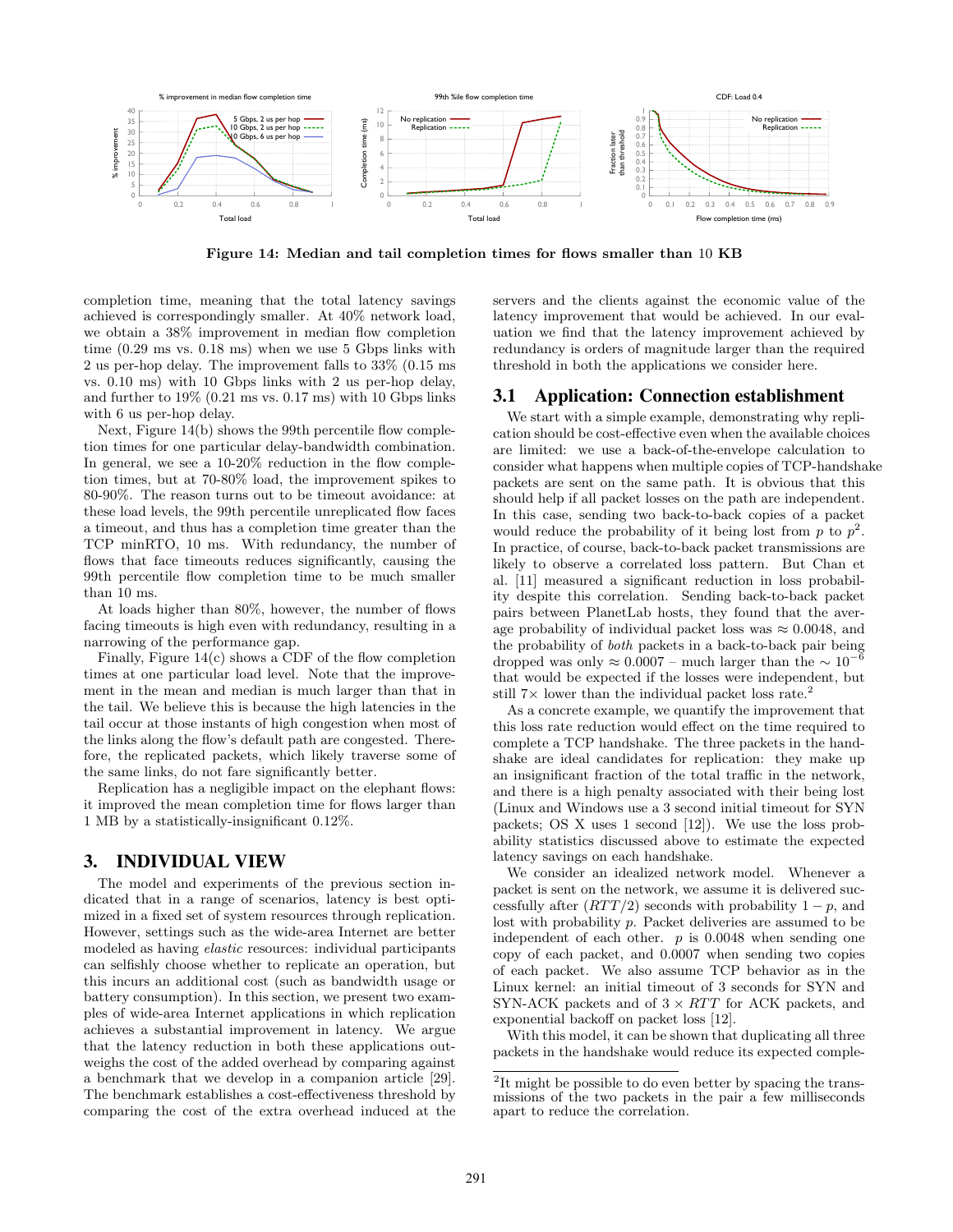tion time by approximately  $(3+3+3\times RTT)\times(4.8-0.7)$  ms, which is at least  $25$  ms. The benefit increases with  $RTT$ , and is even higher in the tail: duplication would improve the 99.9th percentile handshake completion time by at least 880 ms.

Is this improvement worth the cost of added traffic? Qualitatively, even 25 ms is significant relative to the size of the handshake packets. Quantitatively, a cost-benefit analysis is difficult since it depends on estimating and relating the direct and indirect costs of added traffic and the value to humans of lower latency. While an accurate comparison is likely quite difficult, the study referenced at the beginning of this section [29, 30] estimated these values using the pricing of cloud services, which encompasses a broad range of costs, including those for bandwidth, energy consumption, server utilization, and network operations staff, and concluded that in a broad class of cases, reducing latency is useful as long as it improves latency by 16 ms for every KB of extra traffic. In comparison, the latency savings we obtain in TCP connection establishment is more than an order of magnitude larger than this threshold in the mean, and more than two orders of magnitude larger in the tail. Specifically, if we assume each packet is 50 bytes long then a 25-880 ms improvement implies a savings of around 170-6000 ms/KB. We caution, however, that the analysis of [29, 30] was necessarily imprecise; a more rigorous study would be an interesting avenue of future work.

## 3.2 Application: DNS

An ideal candidate for replication is a service that involves small operations and which is replicated at multiple locations, thus providing diversity across network paths and servers, so that replicated operations are quite independent. We believe opportunities to replicate queries to such services may arise both in the wide area and the data center. Here, we explore the case of replicating DNS queries.

We began with a list of 10 DNS servers<sup>3</sup> and Alexa.com's list of the top 1 million website names. At each of 15 PlanetLab nodes across the continental US, we ran a two-stage experiment: (1) Rank all 10 DNS servers in terms of mean response time, by repeatedly querying a random name at a random server. Note that this ranking is specific to each PlanetLab server. (2) Repeatedly pick a random name and perform a random one of 20 possible trials — either querying one of the ten individual DNS servers, or querying anywhere from 1 to 10 of the best servers in parallel (e.g. if sending 3 copies of the query, we send them to the top 3 DNS servers in the ranked list). In each of the two stages, we performed one trial every 5 seconds. We ran each stage for about a week at each of the 15 nodes. Any query which took more than 2 seconds was treated as lost, and counted as 2 sec when calculating mean response time.

Figure 15 shows the distribution of query response times across all the PlanetLab nodes. The improvement is substantial, especially in the tail: Querying 10 DNS servers, the fraction of queries later than 500 ms is reduced by 6.5×, and the fraction later than 1.5 sec is reduced by  $50 \times$ . Averaging over all PlanetLab nodes, Figure 16 shows the average percent reduction in response times compared to the best fixed DNS server identified in stage 1. We obtain a substantial



Figure 15: DNS response time distribution.



Figure 16: Reduction in DNS response time, averaged across 15 PlanetLab servers.

reduction with just 2 DNS servers in all metrics, improving to 50-62% reduction with 10 servers. Finally, we compared performance to the best single server in retrospect, i.e., the server with minimum mean response time for the queries to individual servers in Stage 2 of the experiment, since the best server may change over time. Even compared with this stringent baseline, we found a result similar to Fig. 16, with a reduction of 44-57% in the metrics when querying 10 DNS servers.

How many servers should one use? Figure 17 compares the marginal increase in latency savings from each extra server against the 16 ms/KB benchmark [29, 30] discussed earlier in this section. The results show that what we should do depends on the metric we care about. If we are only concerned with mean performance, it does not make economic sense to



Figure 17: Incremental latency improvement from each extra server contacted

<sup>&</sup>lt;sup>3</sup>The default local DNS server, plus public servers from Level3, Google, Comodo, OpenDNS, DNS Advantage, Norton DNS, ScrubIT, OpenNIC, and SmartViper.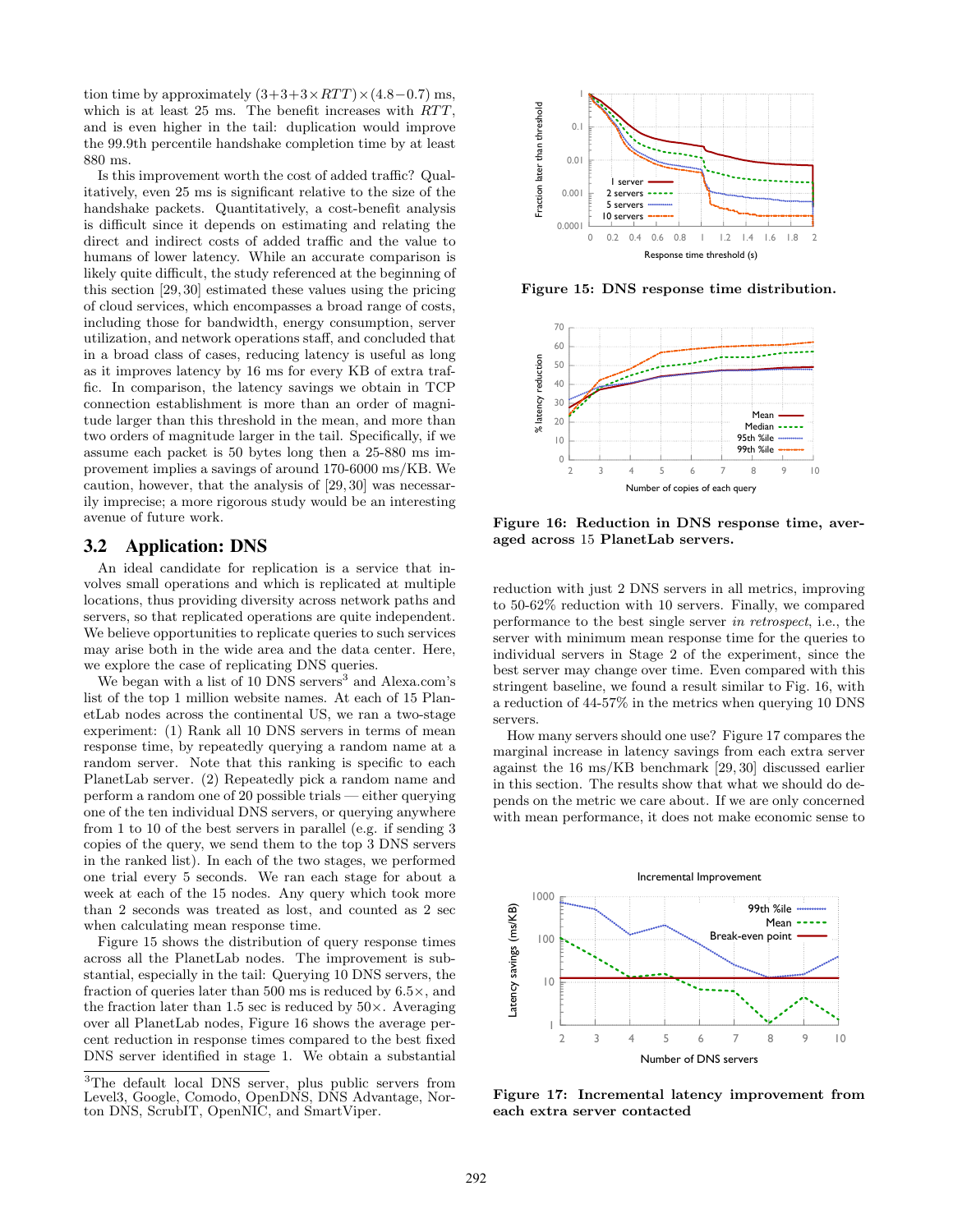contact any more than 5 DNS servers for each query, but if we care about the 99th percentile, then it is always useful to contact 10 or more DNS servers for every query. Note also that the absolute (as opposed to the marginal) latency savings is still worthwhile, even in the mean, if we contact 10 DNS servers for every query. The absolute mean latency savings from sending 10 copies of every query is 0.1 sec / 4500 extra bytes  $\approx 23 \text{ ms/KB}$ , which is more than twice the break-even latency savings. And if the client costs are based on DSL rather than cell service, the above schemes are all more than  $100\times$  more cost-effective.

Querying multiple servers also increases caching, a sidebenefit which would be interesting to quantify.

Prefetching — that is, preemptively initiating DNS lookups for all links on the current web page — makes a similar tradeoff of increasing load to reduce latency, and its use is widespread in web browsers. Note, however, that redundancy is complementary to prefetching, since some names in a page will not have been present on the previous page (or there may not be a previous page).

## 4. RELATED WORK

Replication is used pervasively to improve reliability, and in many systems to reduce latency. Distributed job execution frameworks, for example, have used task replication to improve response time, both preemptively [4, 15] and to mitigate the impact of stragglers [32].

Within networking, replication has been explored to reduce latency in several specialized settings, including replicating DHT queries to multiple servers [22] and replicating transmissions (via erasure coding) to reduce delivery time and loss probability in delay-tolerant networks [21, 27]. Replication has also been suggested as a way of providing QoS prioritization and improving latency and loss performance in networks capable of redundancy elimination [19].

Dean and Barroso [13] discussed Google's use of redundancy in various systems, including a storage service similar to the one we evaluated in §2.2, but they studied specific systems with capabilities that are not necessarily available in general (such as the ability to cancel outstanding partiallycompleted requests), and did not consider the effect the total system utilization could have on the efficacy of redundancy. In contrast, we thoroughly evaluate the effect of redundancy at a range of loads both in various configurations of a deployed system (§2.2, §2.3), and in a large space of synthetic scenarios in an abstract system model (§2.1).

Andersen et al. [5]'s MONET system proxies web traffic through an overlay network formed out of multi-homed proxy servers. While the primary focus of [5] is on adapting quickly to changes in path performance, they replicate two specific subsets of their traffic: connection establishment requests to multiple servers are sent in parallel (while the first one to respond is used), and DNS queries are replicated to the local DNS server on each of the multi-homed proxy server's interfaces. We show that replication can be useful in both these contexts even in the absence of path diversity: a significant performance benefit can be obtained by sending multiple copies of TCP SYNs to the same server on the same path, and by replicating DNS queries to multiple public servers over the same access link.

In a recent workshop paper [30] we advocated using redundancy to reduce latency, but it was preliminary work that did not characterize when redundancy is helpful, and

did not study the systems view of optimizing a fixed set of resources.

Most importantly, unlike all of the above work, our goal is to demonstrate the power of redundancy as a general technique. We do this by providing a characterization of when it is (and isn't) useful, and by quantifying the performance improvement it offers in several use cases where it is applicable.

# 5. CONCLUSION

We studied an abstract characterization of the tradeoff between the latency reduction achieved by redundancy and the cost of the overhead it induces to demonstrate that redundancy should have a net positive impact in a large class of systems. We then confirmed empirically that redundancy offers a significant benefit in a number of practical applications, both in the wide area and in the data center. We believe our results demonstrate that redundancy is a powerful technique that should be used much more commonly in networked systems than it currently is. Our results also will guide the *judicious* application of redundancy within only those cases where it is a win in terms of performance or cost-effectiveness.

## Acknowledgements

We would like to thank our shepherd Sem Borst and the anonymous reviewers for their valuable suggestions. We gratefully acknowledge the support of NSF grants 1050146, 1149895, 1117161 and 1040838.

## 6. REFERENCES

- [1] M. Al-Fares, S. Radhakrishnan, B. Raghavan, N. Huang, and A. Vahdat. Hedera: dynamic flow scheduling for data center networks. In Proceedings of the 7th USENIX conference on Networked systems design and implementation, NSDI'10, pages 19–19, Berkeley, CA, USA, 2010. USENIX Association.
- [2] M. Alizadeh, A. Greenberg, D. A. Maltz, J. Padhye, P. Patel, B. Prabhakar, S. Sengupta, and M. Sridharan. Data center TCP (DCTCP). In SIGCOMM, 2010.
- [3] M. Alizadeh, S. Yang, S. Katti, N. McKeown, B. Prabhakar, and S. Shenker. Deconstructing datacenter packet transport. In Proceedings of the 11th ACM Workshop on Hot Topics in Networks, HotNets-XI, pages 133–138, New York, NY, USA, 2012. ACM.
- [4] G. Ananthanarayanan, A. Ghodsi, S. Shenker, and I. Stoica. Why let resources idle? Aggressive cloning of jobs with Dolly. In USENIX HotCloud, 2012.
- [5] D. G. Andersen, H. Balakrishnan, M. F. Kaashoek, and R. N. Rao. Improving web availability for clients with MONET. In *USENIX NSDI*, pages 115–128, Berkeley, CA, USA, 2005. USENIX Association.
- [6] S. Asmussen. Applied Probability and Queues. Wiley, 1987.
- [7] D. Beaver, S. Kumar, H. C. Li, J. Sobel, and P. Vajgel. Finding a needle in haystack: facebook's photo storage. In Proceedings of the 9th USENIX conference on Operating systems design and implementation, OSDI'10, pages 1–8, Berkeley, CA, USA, 2010. USENIX Association.